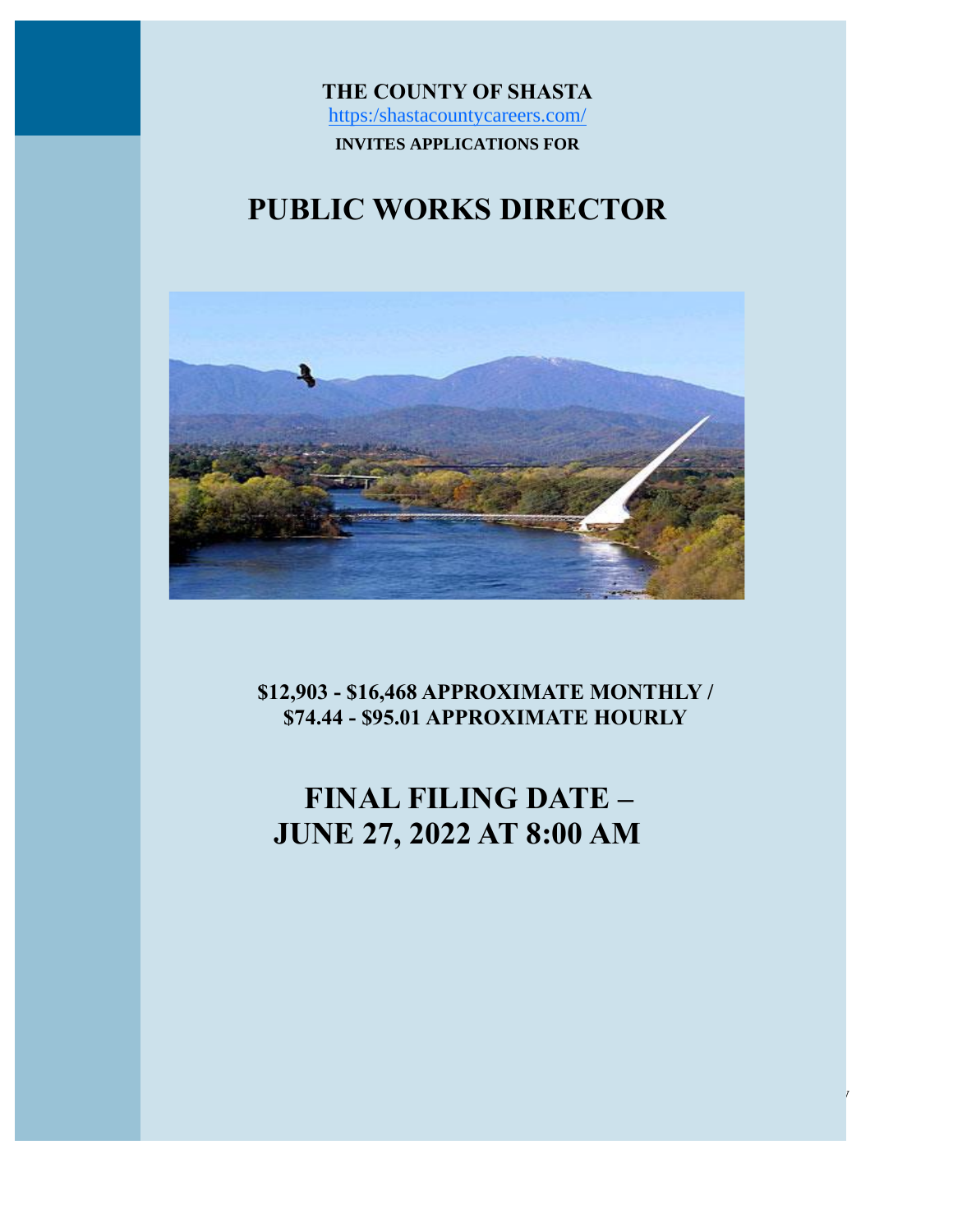### **ABOUT SHASTA COUNTY**



Shasta County, located in the northern Sacramento Valley between the Cascade Mountains and the Trinity Alps, covers a large geographic area that includes rivers, lakes, and mountains. Redding offers all of the amenities of the big city while retaining a comfortable small-town atmosphere with a diversified culture, affordable housing, an excellent educational system, and it serves as the regional hub for government, retail, professional, and medical services. An eight-mile river trail, numerous community parks, a local museum alliance, and continuous community events contribute to the quality of life.

When it comes to outdoor recreation, Shasta County has it all. Pristine lakes, wild and scenic rivers, caverns and caves, waterfalls, spectacular mountain peaks, and hundreds of acres of State and National Parks and forests provide numerous areas for camping, hiking, boating, skiing, fishing, kayaking, mountain biking, wildlife viewing, and other outdoor opportunities. Shasta County, with its natural beauty, abundance of recreational opportunities, and excellent quality of life, is a great place to live, work, raise a family, and was named as one of the best places in the county to retire.



You **CAN** make a difference. With over 23 diverse departments, your perfect position is here. You have the opportunity to impact the future and improve the lives and wellbeing of Shasta County residents. Our more than 2,000 county employees serve and protect our residents and our community by providing excellent medical services, public health protection, behavioral health care, environmental protection, child and adult protective services, family reunification, assistance to those in need, access to a fair criminal justice system, emergency response to disasters, homelessness prevention and treatment, and scores of other services to promote a healthy, safe, and prosperous community.

Page 2 of 8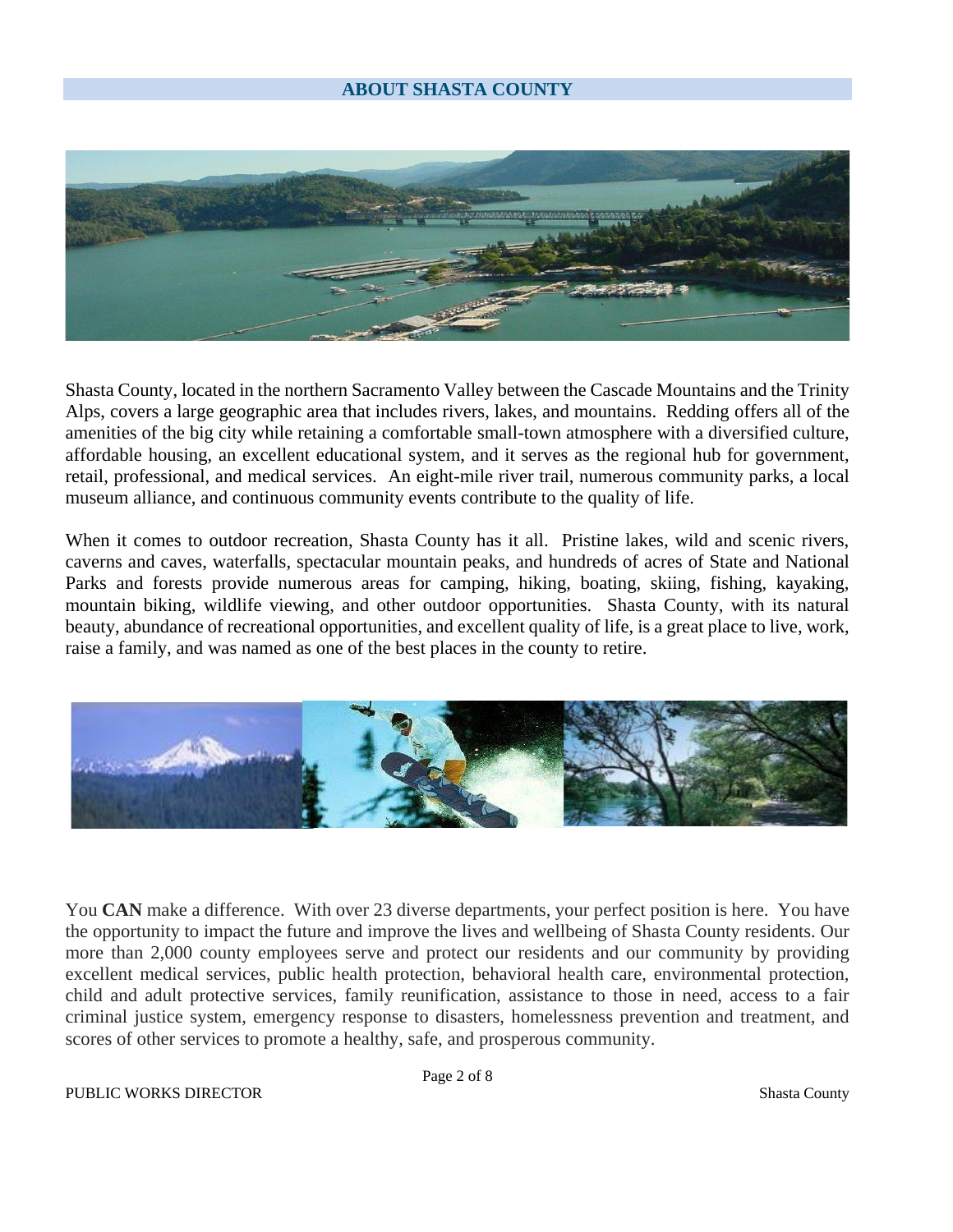Find more than just a job. You have the opportunity to work for an employer that supports and encourages your success. We are committed to training and creating opportunities to develop your talents. The County offers great benefits and recognizes that our employees are our greatest asset.

Find your purpose. Make a real difference in your community. Find your career. Shasta County.



# **ABOUT THE DEPARTMENT**

**The Public Works Department** is responsible for construction and maintenance of County roads and airports and for supervising several permanent road divisions that maintain private roads on behalf of the citizens in those districts. The department employs architects and engineers who prepare construction plans as well as supervise construction of these facilities. The department also acts as the County's surveyor and processes subdivision and survey maps. It administers the County's solid waste management functions. The department also manages the County water agency.

In addition, the Public Works Department oversees the operation and maintenance of several County service areas. These County service areas include both water and sewer districts along with road, lighting, and flood maintenance districts.

The Roads Department, part of the Public Works Department, is responsible for maintaining about 1,200 miles of County roadways. The budget unit for Roads is funded solely from federal and state sources.

The Facilities Management Division of Public Works provides for the maintenance, repair, and minor renovation of County buildings, parks and grounds. In addition, the division also provides maintenance, custodial, and landscape services, and often uses general assistance recipients and jail inmates to assist full-time County employees in providing these services.

Fleet Management is responsible for maintaining and repairing a fleet of more than 375 County vehicles. Additionally, Fleet Management works closely with the Purchasing Unit within the Department of Support Services on buying new and replacement vehicles for the fleet. The County has a vehicle replacement program designed to keep our fleet modern and in safe working condition.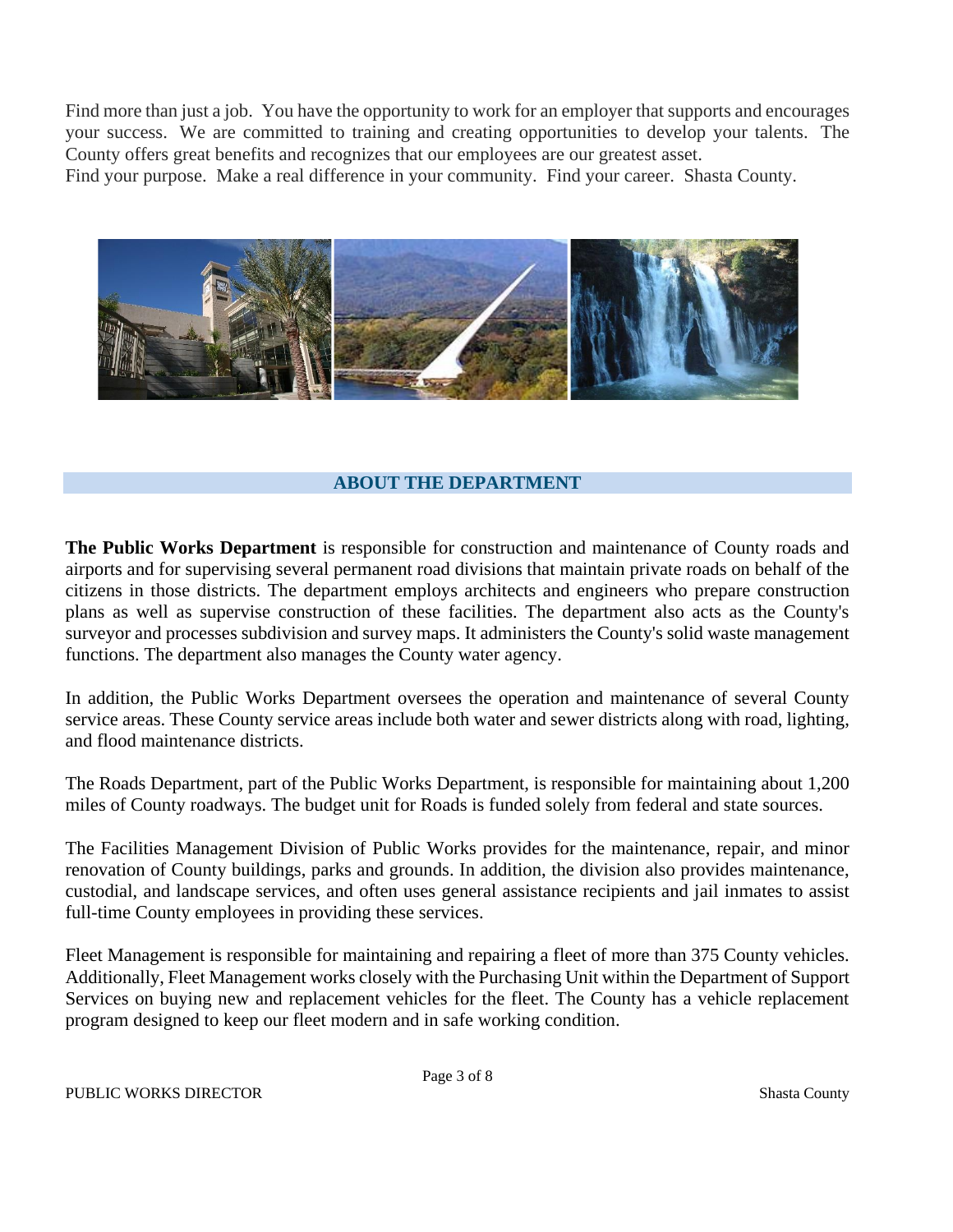#### **ABOUT THE POSITION**

Under administrative direction, to be responsible for the construction and maintenance of County roads and other public works property and facilities, engineering and surveying activities, County service areas, water agency, and to do related work as required. This position is an unclassified, at will position.

### **EXAMPLES OF DUTIES**

Plans, organizes and directs, through subordinate supervisors, the County-wide programs for engineering, surveying, design, construction, and maintenance of roads, bridges, buildings, water/wastewater, and other public works facilities; coordinates engineering, surveying, and inspection activities; plans and supervises the department personnel program, involving the selection, training, promotion, and the evaluation of personnel; prepares department budget and controls budgetary expenditures; reviews and approves design, plans, specifications, estimates, and right-of-way matters for new road and bridge construction, water and flood control projects; reviews and approves subdivision plans; inspects work done on County public works projects; reviews bids and advises the Board of Supervisors of contract provisions; serves as technical advisor to the Chief Executive Officer and Board of Supervisors on engineering, surveying, County service areas, water agency and flood control matters; prepares written and oral reports on department activities; speaks before professional organizations and civic groups.

#### **QUALIFICATIONS**

Any combination of education and experience sufficient to directly demonstrate possession and application of the following:

**Knowledge of:** The duties and responsibilities of county engineers, road commissioners and surveyors; engineering principles and practices as applied to the field of county public works, including planning, development, design, construction, cost estimating, and maintenance; principles of administration, including personnel, budgeting, training and department organization; technical, legal, financial and public relations considerations involved in the conduct of the County public works programs; federal, state, and local laws, rules and regulations relating to the construction and maintenance of public works facilities.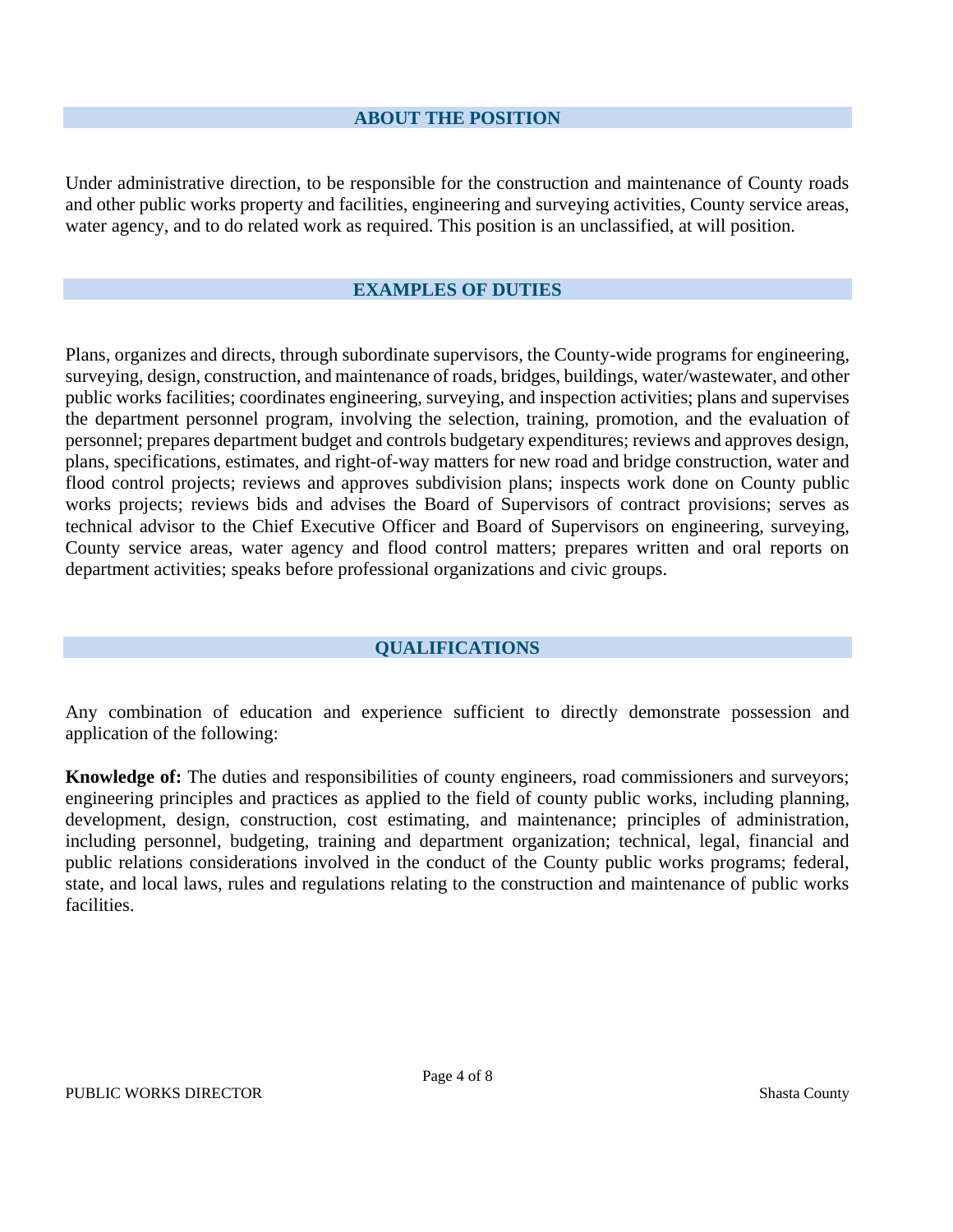**Ability to:** Plan, organize, and direct the maintenance and construction, engineering, surveying, water and flood control activities of the County; interpret, explain, and apply applicable laws, rules, and regulations; serve as technical advisor to the Chief Executive Officer, Board of Supervisors, and the general public on engineering, surveying, water and flood control matters; develop, implement and enforce departmental operating procedures relating to personnel, training, budget, and organization, and coordinate department activities with those of other County departments; perform detailed and exacting civil engineering work; establish and maintain cooperative working relationships with subordinates, elected and appointed County officials, and the general public.

**These employment standards are typically attained with** at least three (3) years of supervisory or management experience in professional engineering work, involving the design and construction of roads, bridges, and buildings, and a variety of other public works facilities.

# **IDEAL CANDIDATE**

The ideal candidate is a professional senior manager who is honest, , promotes transparency, and has excellent interpersonal and communication skills. The individual is familiar with the general provisions of Federal, State, and local laws, rules, and regulations relating to the operation of Public Works Divisions. The individual also possesses a minimum of five years' experience as a Department Head or Senior Manager within a Public Works Department or comparable department.

#### **SPECIAL REQUIREMENTS**

- Possession of a current, valid certificate of registration as a Professional Civil Engineer issued by the Board for Professional Engineers, Land Surveyors, and Geologists.
- Possession of a current, valid license as a Professional Land Surveyor issued by the Board for Professional Engineers, Land Surveyors, and Geologists.
- Possession of an appropriate California driver license.

Any license, certification, or registration required for this position must be valid for practice in California and shall be maintained (i.e. active and in good standing) at all times during employment in the position.

#### **SUPPLEMENTAL QUESTIONS**

Responses to the following questions must be submitted with a completed application.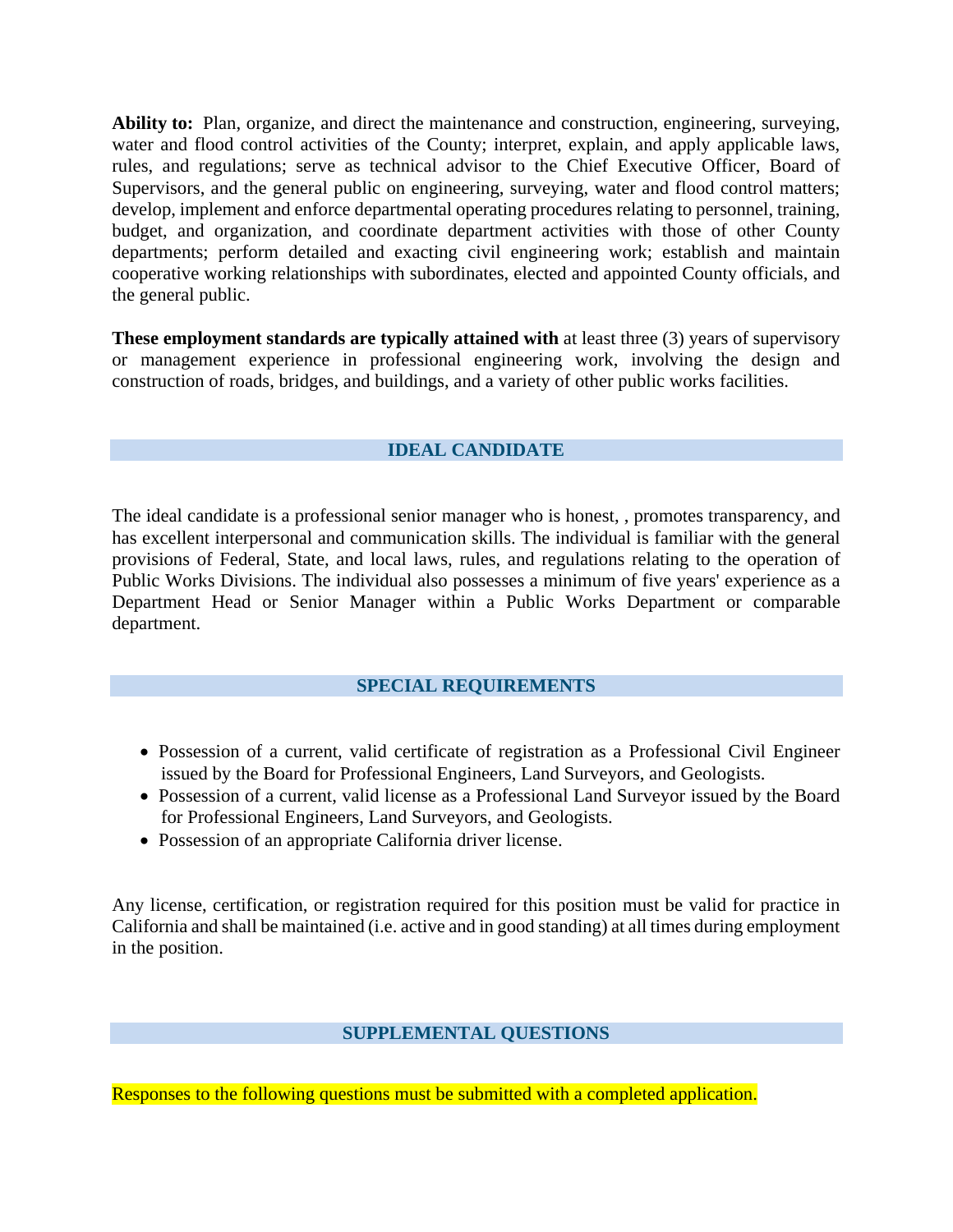- 1. Please summarize your experience in rural road and bridge design, construction and maintenance including dates of employment.
- 2. Please select each area you have experience in:
	- o Real property acquisition for road purposes
	- o County Surveyor functions
	- o Managing small water and/or sewer systems
	- o Waste management including landfills
	- o National Flood Insurance Program
	- o None of the above
- 3. Please provide a detailed summary of your experience including dates of employment for each box checked in question #2. If none of the above apply, please type N/A.
- 4. Do you possess a current, valid certificate of registration as a Professional Civil Engineer and valid license as a Professional Land Surveyor issued by the Board for Professional Engineers, Land Surveyors, and Geologist? Yes/No
- 5. If yes to #4 above, please provide registration and/or license number. If no, type N/A.
- 6. Summarize your experience in the design, construction and maintenance of public buildings including dates of employment.
- 7. Describe your philosophy of leadership. Describe how you apply your leadership philosophy in the course of your duties.
- 8. Describe your level of involvement and responsibility in facilitating changes in the budget process, including analysis, development, and implementation. Include the reason(s) for the changes, i.e., legislation, efficiency, timelines, etc. Please include your specific role, the techniques or methods used to identify necessary changes, and how it was communicated to stakeholders.
- 9. What are the major challenges facing Public Works Departments in California in the next 3 years? How would you prepare and motivate your staff to continue to provide excellent services to the County despite these challenges?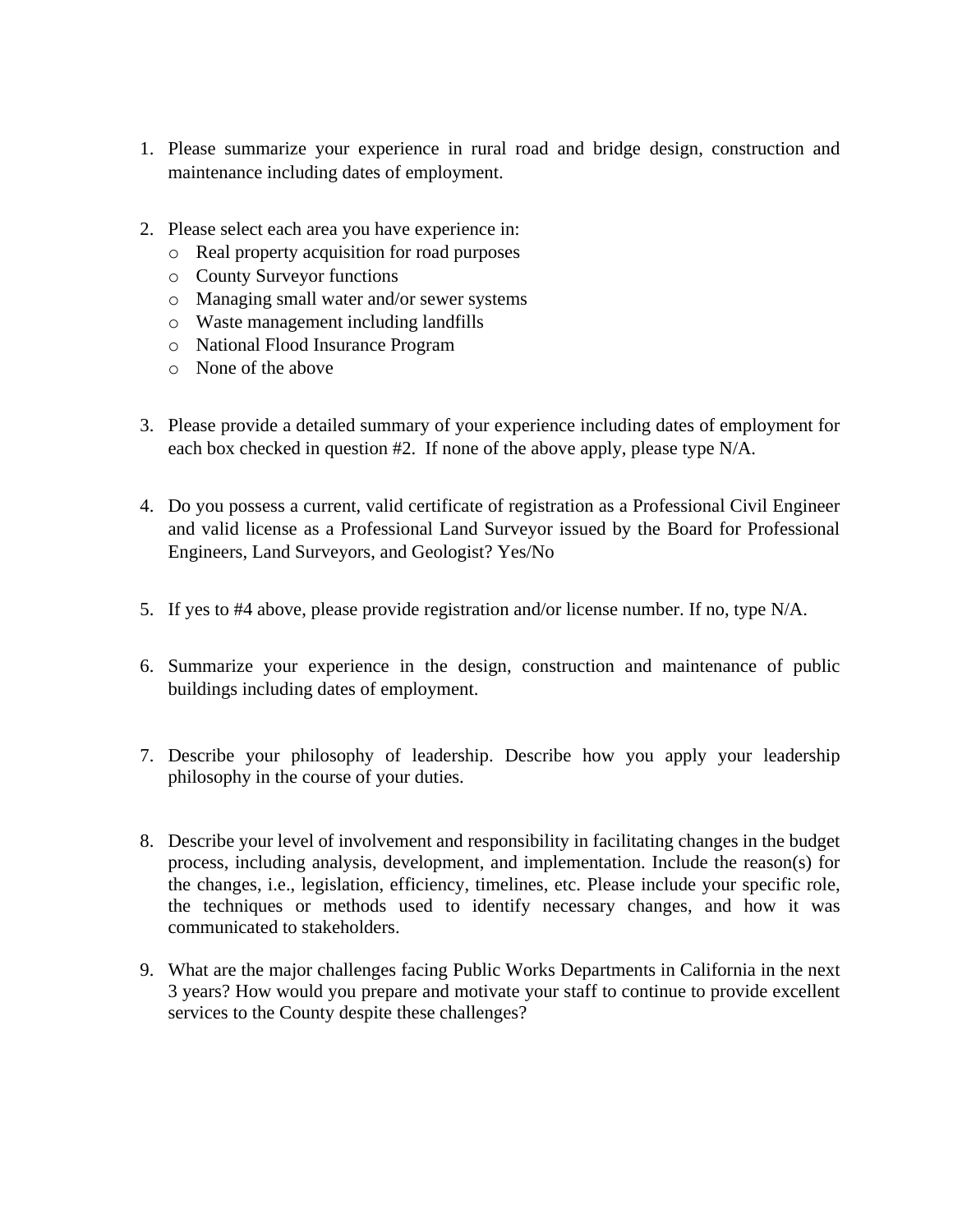## **PHYSICAL DEMANDS AND WORK ENVIRONMENT**

The physical demands described here are representative of those that must be met by an employee to successfully perform the essential functions of this job. Reasonable accommodations may be made to enable individuals with disabilities to perform the essential functions.

While performing the duties of this job, the employee is regularly required to talk or hear. The employee frequently is required to sit and use hands to finger, handle, or feel. The employee is occasionally required to stand; walk; reach with hands and arms; climb or balance; and stoop, kneel, crouch, or crawl. The employee must occasionally lift and/or move up to 25 pounds. Specific vision abilities required by this job include close vision, distance vision, peripheral vision, depth perception, and ability to adjust focus.

The work environment described here are representative of those that must be met by an employee to successfully perform the essential functions of this job. Reasonable accommodations may be made to enable individuals with disabilities to perform the essential functions.

While performing the duties of this job, the employee is occasionally exposed to wet and/or humid conditions; fumes or airborne particles; toxic or caustic chemicals; outside weather conditions. The noise level in the work environment is usually moderate.

# **SALARY & BENEFITS**

- **Salary:**  $$12,903 $16,468$  per month.
- **Holidays:** 12 days per year.
- **Vacation:** 10 days first 3 years; 15 days 4-9 years; 17 days 10-15 years; 20 days 16 years and thereafter.
- **Sick Leave:** 12 days per year with a generous pro rata payoff at termination after at least 5 years.
- **Administrative Leave:** 80 hours per calendar year.
- **Retirement:** CalPERS, coordinated with Social Security.
- **Insurance:** Medical and dental plan, with the County paying for most of the employee and a portion of the dependent cost; a vision plan, a fully paid life insurance policy and longterm disability plan.
- **Other:** Deferred Compensation plan and IRC Section 125 plan

# **APPLICATION & SELECTION PROCEDURES**

**Shasta County Personnel will accept applications and responses to the supplemental questions until 8:00 a.m., on June 27, 2022.** A Resume and/or Cover Letter will be accepted in